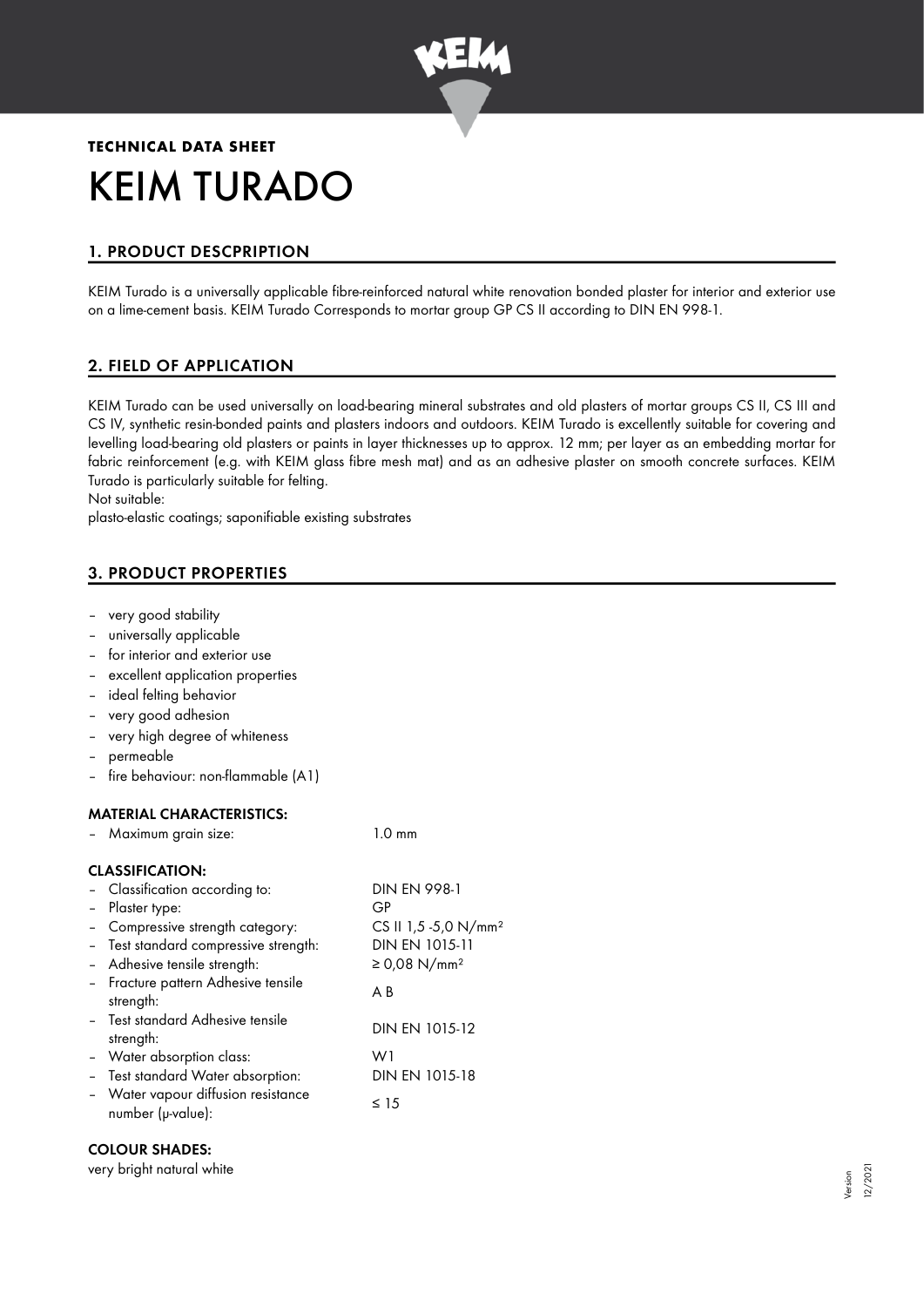# 4. APPLICATION INSTRUCTIONS

#### SUBSTRATE PREPARATION:

The substrate must be strong, dry, clean, sound and free from adhesion-reducing residues and must not be too absorbent. Separating substances, e.g. shuttering oil residues on concrete surfaces, must be removed by suitable means. Equalise strong unevenness with suitable material of the same type.

#### APPLICATION CONDITIONS:

Ambient and substrate temperature ≥ 5 °C during application and drying. Do not apply in direct sunlight or on sun-heated substrates. Protect surfaces from direct sun, wind and rain during and after application.

#### PREPARATION OF MATERIAL / MIXING & CONVEYING:

Mix KEIM Turado with approx. 6.1 - 6.6 l (specification per bag) of clean water with a power stirrer to a stiff-plastic consistency without lumps and allow to mature briefly. Do not remix already stiffened material with water. Application can be performed by hand, via continuous mixer or rendering machine.

#### APPLICATION:

Apply mixed KEIM Turado quickly with suitable tools in uniform layer thickness.

#### LAYERING SYSTEM:

Application in one or several layers, min. 3 mm and max. 12 mm layer thickness per layer.

#### REINFORCEMENT:

Apply KEIM Turado evenly. Embed KEIM Glasfaser-Gittermatte (mesh), overlap 10 cm at the joints and overcoat wet-in-wet with KEIM Turado. Necessary cuts into the mesh are to be covered with an additional fabric strip. The system-specific KEIM Glasfaser-Gittermatte (mesh) should be placed in the upper third and fully embedded. In the corner area of building openings, additionally embed a KEIM Diagonalarmierung. Total thickness of the reinforcement layer should be at least 6 mm.

#### TOP RENDER:

When using KEIM Turado as finishing plaster, the surface can be felted with a sponge board after sufficient consolidation. Free texturing or washing is also possible.

#### AFTERTREATMENT:

KEIM Turado must be protected from drying out too quickly due to sun or wind, or kept moist if necessary.

#### FINISHING:

Allow to stand before applying a coat.

#### SETTING TIME:

at least 1 day per mm render thickness (depending on temperature and relative humidity). When used as top coat render, allow to set for at least 5 days before coating. (If the standard rule of 1 day per mm results in longer setting times due to the layer thickness, the longer setting time must then be observed before painting).

#### CONSUMPTION:

approx. 1,35 kg/m² per mm

These material consumption values are guide values for smooth substrates. Exact consumption values must be determined by means of test areas.

#### CLEANING OF TOOLS:

Clean tools, machines and mixers immediatley after use with water. In hardened state only a mechanical removal is possible.